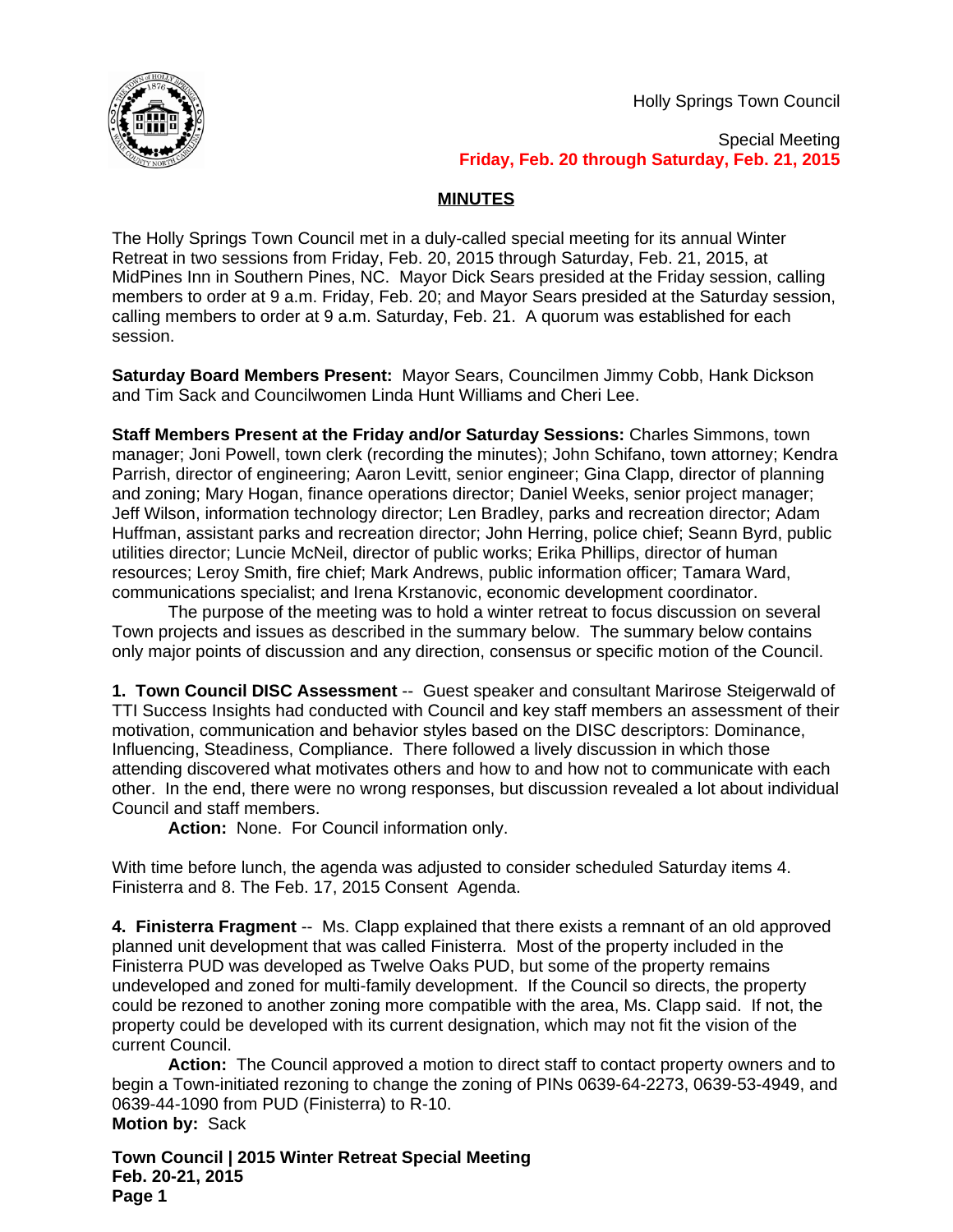**8. Feb. 17, 2015 Regular Meeting Consent Agenda** -- The Feb. 17, 2015 regular Town Council meeting was cancelled, and business on the agenda was rescheduled for the March 3 Council meeting; however, the Consent Agenda was scheduled for disposal during the retreat.

**Action:** The Council approved a motion to approve all items on the Feb. 17, 2015 Consent Agenda following a motion by Councilman Sack, a second by Councilman Cobb and a unanimous vote. The following actions were affected:

Mowing Agreement - The Council approved to renew its mowing agreement for state roads.

Budget Amendment, \$20,000 – The Council adopted an amendment to the FY 2014-15 budget in the amount of \$20,000 for ladder truck repairs. *A copy of the budget amendment is attached to these minutes.*

Resolution 15-12 -- The Council adopted Resolution 15-12 declaring certain personal property surplus to the needs of the town. *A copy of Resolution 15-12 is attached to these minutes.*

Law Enforcement Center Project - The Council approved entering into an agreement with Intrado for Next Generation 911 services for equipment upgrade for new Law Enforcement Center.

New Investigative Position – The Council approved a new position for the Police Department Investigative Division.

2014 Local Water Supply Plan Contract - The Council approved to retain CDM Smith for \$10,500 to prepare the 2014 Local Water Supply Plan update.

Set Public Hearing for FY 2015-16 budget - The Council set a public hearing date of March 17, 2015 to receive public comments prior to the preparation of the FY 2015-16 proposed budget.

Set Special Annual Retreat Date – The Council set a special meeting for Friday, Feb. 20 and Saturday, Feb. 21, 2015 at MidPines Inn in Southern Pines for the purpose of holding the Council's annual planning retreat.

Budget Amendment Report – The Council received a monthly report of amendments to the FY 2014-15 budget approved by the town manager. *A copy of the budget amendment report is attached to these minutes.*

Bass Lake Park - Sunset Bluffs Plat Map - The Council authorized the town manager and subdivision administrator to sign the plat map for Bass Lake Park - Sunset Bluffs.

Animal Control Procedures Agreement – The Council approved to enter into an interlocal agreement with Wake County regarding animal control procedures**.**

At this time, the Council recessed for lunch and resumed the afternoon meeting session at 1:30 p.m.

**2a. Town Council Goals and Objectives** – After lunch, Ms. Steigerwald served as facilitator during a discussion of Council members' short-term goals while in office and their individual long -term goals for the Town, visioning 10-15 years out.

Ms. Steigerwald asked Council to provide their impressions of the year's top five accomplishments. The top five accomplishments of the Town during the past year: Chamber relationship improved; improved use of social media; sidewalks / fiber;

North Main Athletic Complex; and the new Law Enforcement Center.

Then, the Council provided ideas for the top concerns to address in the short-term. Those goals were then placed in corresponding categories, prioritized and assigned team leaders as: regulatory items, Seann Byrd and Kendra Parrish; communication items, Joni Powell and Hank Dickson; funding items, Chuck Simmons, Council and Kendra Parrish; economic development items, Jenny Mizelle and Irena Krstanovic; legislative and advocacy items, Mayor Sears; human resources and organization planning items, Chuck Simmons and Erika Phillips.

#### **Regulatory Items**

Build-out of the Utley Creek wastewater treatment plant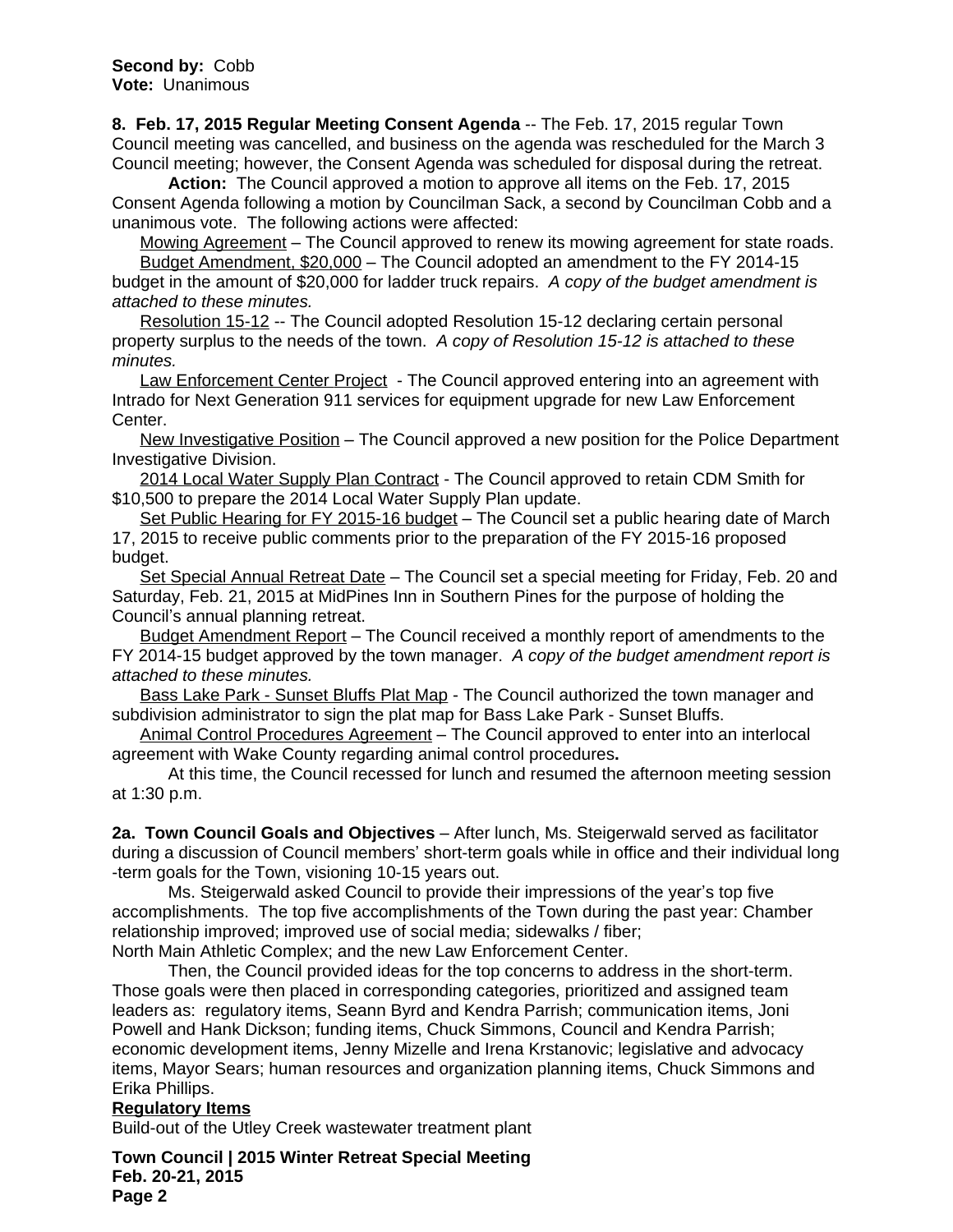# **Communication Items**

Increase use of Town Web site, social media, HSTV 11 to keep citizens better informed on issues relating to growth

## **Funding Items**

Widening Holly Springs Road Get more land from Duke Energy Progress Develop a senior center Building Phase 3 of a convention center Finish Mims Park

# **Economic Development**

Develop the village district Find new ways to encourage business development Get more land from Duke Energy Progress Continue collaboration with Chamber of Commerce

#### **Legislative / Regulatory**

Eliminate Certificate of Need process Reduce or eliminate regulatory from General Assembly on businesses;

#### **Human Resources / Organization Planning**

Establish a facility manager position description Establish a transition plan for the public information department

**2b. Council and Mayor Compensation --** Councilman Dickson mentioned this discussion as a retreat topic, adding that his concern is not current salaries but what will govern the future. To aid in discussion, staff generated the talking points below from General Statutes that set out the general rules and from our current practical application. If the Council desires a written policy, staff asked the the board spell out during discussion specific terms its would want included in the policy.

The current monthly salary for the Town Council members is \$609.34. The current monthly salary for the Mayor Pro-Tem is \$634.11. The current monthly salary for the Mayor is \$1,076.71. The current monthly fixed allowance for the Mayor is \$300.

#### **North Carolina General Statutes**

According to N.C.G.S. § 160A-64 (Compensation of mayor and council), *the Town Council may fix its own compensation and the compensation of the mayor and any other elected officers of the city by adoption of the annual budget ordinance, but the salary of an elected officer other than a member of the council may not be reduced during the then-current term of office unless he agrees thereto. The mayor, councilmen, and other elected officers are entitled to reimbursement for actual expenses incurred in the course of performing their official duties at rates not in excess of those allowed to other city officers and employees, or to a fixed allowance, the amount of which shall be established by the council, for travel and other personal expenses of office; provided, any fixed allowance so established during a term of office shall not be increased during such term of office.*

The language of the statute specifically separates salary and allowances. A fixed allowance for any elected official is provided for by law. The statute also provides that this allowance can be set by adoption of the annual budget ordinance. The statute prohibits the reduction of salary and prohibits the increase of allowances during term of office.

# **Town Council Salary**

The role of Town Council member is a public-servant/volunteer position but Council members currently receive a modest monthly salary to compensate them for the time and effort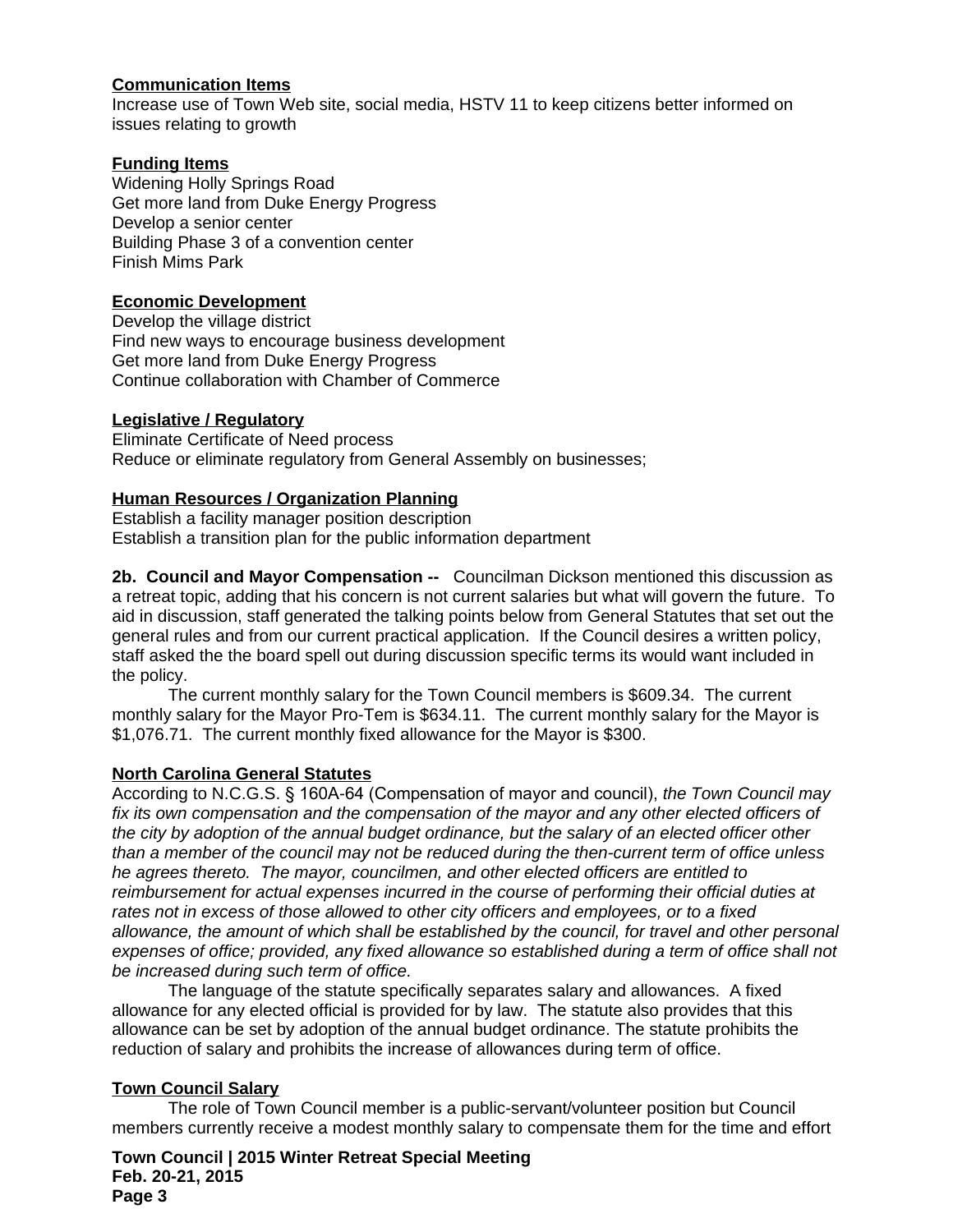they spend preparing for, attending, and participating in regular Council meetings and occasional meetings of special Boards, Committees and groups. A small salary can help to persuade community leaders to serve and cover any incidental costs of serving such as time away from a full-time job, babysitting costs, etc. Town Council salaries are set by the Town Council and typically are based on Council salaries of comparable municipalities with similar populations and forms of government. Town Council salaries are paid monthly through the Town's payroll. Similar to part-time employees, the Town withholds state and federal taxes, matches FICA and Council members are issued a W-2 at the end of the year.

In order to maintain salaries that keep pace with other municipalities, salary data can be collected from local municipalities on a regular basis. Data from the North Carolina League of Municipalities annual salary survey can be used in conjunction with internal data collected regarding council member salaries.

# **Mayoral Fixed Allowance**

The Mayor's position, in particular, can have such a significant bearing on the Town's future that a reasonable fixed allowance may be considered, in addition to the salary, to reimburse the Mayor for travel and other expenses of the office. The Mayor may serve as a liaison to several county and state agencies, commissions, boards, and task force groups which can have a positive impact on the Town. Often there can be a significant amount of time spent on travel for serving in these roles to keep informed and involved with organizations for the benefit of the Town. The Town of Holly Springs has been very fortunate to have had very active Mayors in the past and the Council may want to consider an additional fixed allowance to reimburse the incumbent for the additional time, travel and personal expenses incurred in the course of performing his official duties.

A "fixed allowance" is considered something other than a "salary" and may be provided by the Town Council. A fixed allowance established during a term of office should not be increased during the term of office.

# **RECOMMENDATIONS**

A policy could be drafted for adoption and to be effective at the beginning of the next budget year along the following, if the Council so desires:

- Town Council salaries are subject to be studied every year using salary study data.
- Town Council members may receive reimbursement for travel expenses incurred in connection with the performance of their duties at the current mileage rate for the year (current practice.)
- Town Council members shall receive the same cost-of-living adjustment that is approved in the annual budget (current practice.)
- Town Council may establish an additional fixed allowance for the Mayor that is subject for review.
- If the Town Council desires to increase the allowance of any elected official, it must do so after the term of office, which may be just prior to that elected official's being sworn into office after a re-election (between terms.) **Action:**

**2c. Council Meeting Decorum and Media Training** -- Councilman Dickson mentioned this as a retreat meeting topic, expressing concern, particularly, over how the Council and staff are perceived by the viewing public on social media, television and on video-on-demand. "With more traditional media and social media focus on Holly Springs government, we are at greater risk of losing citizen trust in our efforts," he said. "We need to make a positive and trustworthy impression on the public whether they attend entire town meetings in person or if they only tune in once a month for five minutes," he added.

In disucssion, Council members agreed that it would be a good idea to have a training workshop to assist Council and staff in having a certain "media awareness" during meetings and to help everyone:

- feel more confident about delivering an effective interview or speech;
- improve media and in-person communications skills;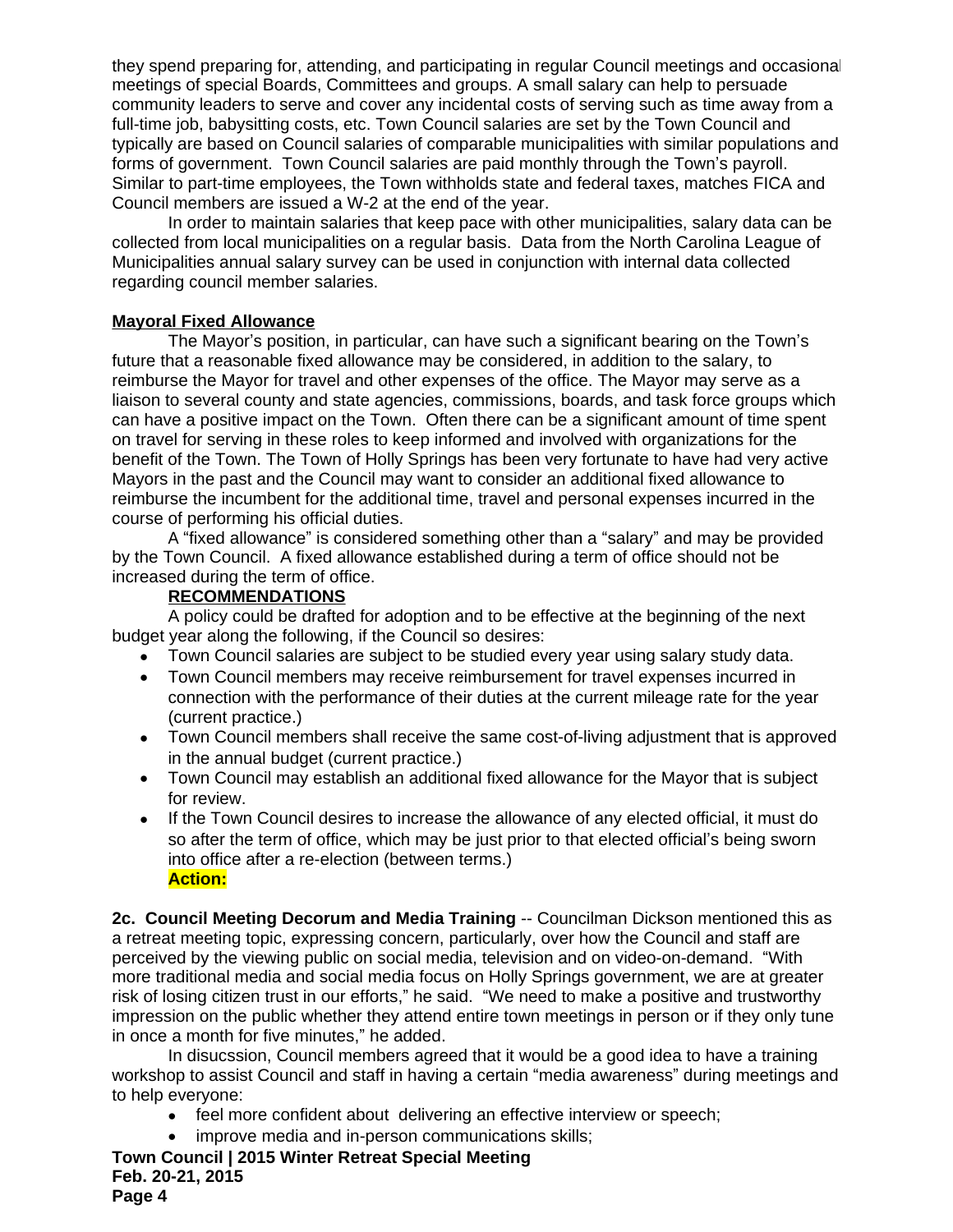- conduct and behave with media savvy during Council meetings; and
- learn how to deal with media one-on-one.

The issue of meeting decorum was dicussed by Council.

For staff, Mr. Simmons has been emphasizing during our staff meetings for Council meeting presenters to always behave in a practiced manner and to treat others with professional respect. You will notice staff members at the podium have begun to refer to each other as Ms. Clapp and Ms. Parrish as opposed to Gina and Kendra. This is not an effort to be unapproachable, unfriendly or stiff, but a subtle message to all listening that those speaking are highly specialized professionals who are experts.

Similarly, staff will be addressing Council members with an extra measure of respect. If this communication is reciprocated, the meeting atmosphere may be an environment of professionalism and decorum that gains and maintains trust in the work that is done in town hall.

To help Council meet a similar goal, Councilman Dickson suggested the following ideas:

- Consistent adherence to meeting protocol. Three minutes is three minutes for everyone, regardless of who they are. When one speaker is given more time than others, it could be interpreted as favoritism or bias.
- Respect for citizen speakers. Whether we know the speaker or not, each person should be treated equally. Comments which expose personal relationships with the speakers should be avoided since it could be perceived as favoritism or bias by the general public.
- Respect for staff members. The same principles apply as citizens. Exhibiting more than a professional relationship with a staff member could be perceived as expressing favoritism or bias for the staff recommendation.

Councilman Dickson said, "We are no longer a small town government which can conduct meetings in a casual manner. One small innocent comment can have a long, negative shelf life in social media. I am not suggesting a stuffy, faceless style of government, but a more professional format. I am guilty of contributing to this in my prior terms; however, during my four years as a private citizen again, I became uncomfortable with this casual style. If we act like it is serious business, then citizens will interpret our efforts as serious and thorough."

There was much discussion as the mayor and members of the Council discussed ways they could increase the public's trust by finding a balance between familiarity and formality. The Council would be interested in having a consultant watch some of their meeting video and offering tips on how they could improve behaviors that would promote citizen trust.

All agreed that some degree of formality is necessary, but no one wants to be unapproachable or so formal that citizens do not feel welcomed at Council meetings.

**Direction:** The Council agreed among themselves that they would have a more professional manner during meetings and adhere to protocols that would treat people fairly and equally. Media training would be helpful.

**3a. Co-Working Space** -- Ms. Mizelle explained the potential for creating co-working space within the vacated police station building on Ballentine Street. There would be a lease agreement that would spell out terms, but basically it would be a two-year term since the Town may need the building in the future. Once here and successful, the leasor may be able to find another location.

**Action:** The Council approved a motion to direct staff to enter into negotiations with Craig McAnsh, owner of MOJO Co-working.

**Motion By:** Sack **Second By:** Dickson **Vote:** Unanimous

**3b. Re:Imagine Downtown** – Ms. Clapp explained that the Village District Area Plan is reaching its 10<sup>th</sup> anniversary this year. Over the past 15 years, the Town has made several millions of dollars in investment in the downtown area; several private investment projects have been completed; and several public and private projects are pending.

Now is the time for us to re:Imagine our vision for our downtown, she said.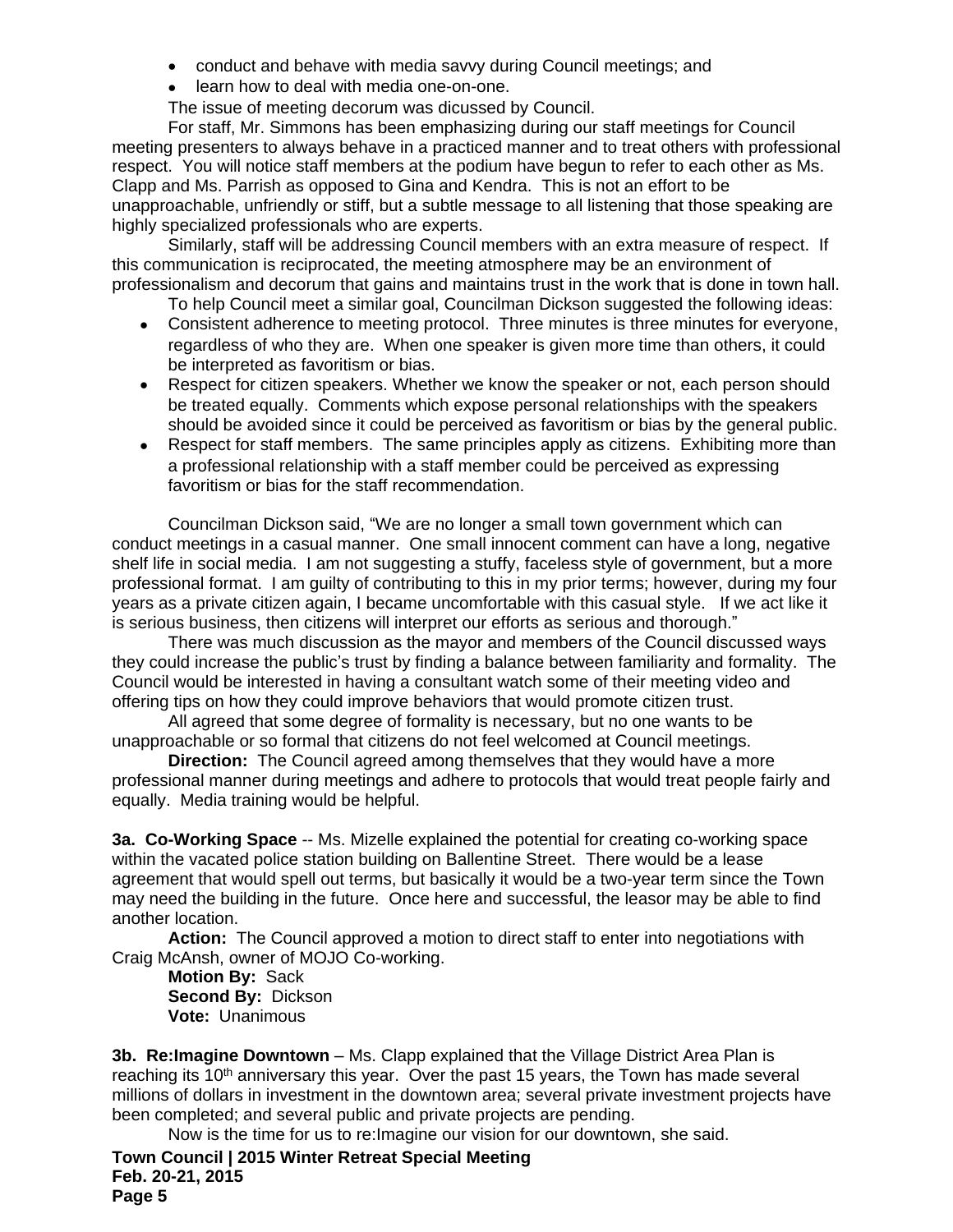She provided an overview of the State of Downtown and discussion followed to collect ideas on how to transform downtown Holly Springs into the vibrant destination that we know it has the potential to be. Ms. Clapp noted that staff would also like for the Council to discuss the longevity of the current plan and need for a new master plan to create a blueprint or strategy for success moving forward as well as the idea of creating a downtown CIP fund.

Josh Dunbar, chairman of the Chamber of Commerce board of directors, addressed the Council and said the Chamber would be excited to help the Town share information about what it was doing to promote development downtown.

**Action:** The Council approved a motion to direct staff to reevaluate the Town's development regulations and infrastructure reimbursement policies for the Village District.

**Motion by:** Sack **Second by:** Dickson **Vote:** Unanimous.

**Additional Direction:** Council would like a public information campaign to promote that the Town has heard from the development community regarding downtown development obstacles and is responding by examining its regulations and wants everyone to know that downtown Holly Springs is open for business.

At this time, the Council recessed for the evening and resumed the retreat with a Saturday morning session at 9 a.m. Saturday, Feb. 21. A quorum was established as the mayor and all five Council members were in attendance.

**5a. North Main Athletic Complex** – Mr. Huffman explained that the economic impact of the North Main Athletic Complex can be calculated by extrapolating the impact of activities that are being held at Womble Park. Mr. Huffman reported to the Council, estimating that NMAC would generate approximately \$6.8 million for the community from athletic events during the year. Additional revenue would be generated by concerts or non-athletic events at the facility. He added information about the similar economic impact and use of other facilities.

He noted that all of the Town's facilities have an impact on the community, and all agreed it was an exciting time to be in Holly Springs.

**Action:** None. For Council information.

**5b. Capital Projects** – Mr. Weeks presented the Council with hard copies of the updated Capital Improvement Plan representing top priority projects, funded and unfunded, for the next five years. He noted that the projects represent millions of dollars in improvements that are needed, wanted or recommended and that the objective of staff and the Council is to pull out the priority projects for funding and implementation as the Town is able.

**Action:** None. For Council information and reference.

**5c. Priority Projects** – Ms. Parrish addressed the Council reporting that immediate upcoming projects include transportation, utility, sidewalk, public safety and park projects.

She presented a list of proposed General Fund and Utility Fund project priorities for 2015.

Based on funding available and need, eight priority transportation projects were listed: Main Street Extension; Avent Ferry Road widening from the bypass to Piney Grove-Wilbon Road; downtown street improvements; NMAC signal on Main Steet; Sunset Lake Road at Main lane improvements; NMAC bypass access; and cemetery improvements.

Sewer Project priorities are Earp Street resurfacing; Middle Creek force main; Utley Creek discharge upgrade; Avent Ferry pump station and force main; East side regional pump station; dry bed for pump station cleaning; Bass Lake gravity sewer diagnostic;

Water Project priorities Duke Energy waterline and a booster pump station upgrade for the Harnett County water supply.

There are a lot of unfunded projects: Avent Ferry Road widening from Piney Grove-Wilbon Road to Cass Holt Road; Holly Springs Road widening; Sunset Lake Road widening from Lockley to Kenmont; Main Street widening from Holly Springs road to Oak Hall Drive; Sugg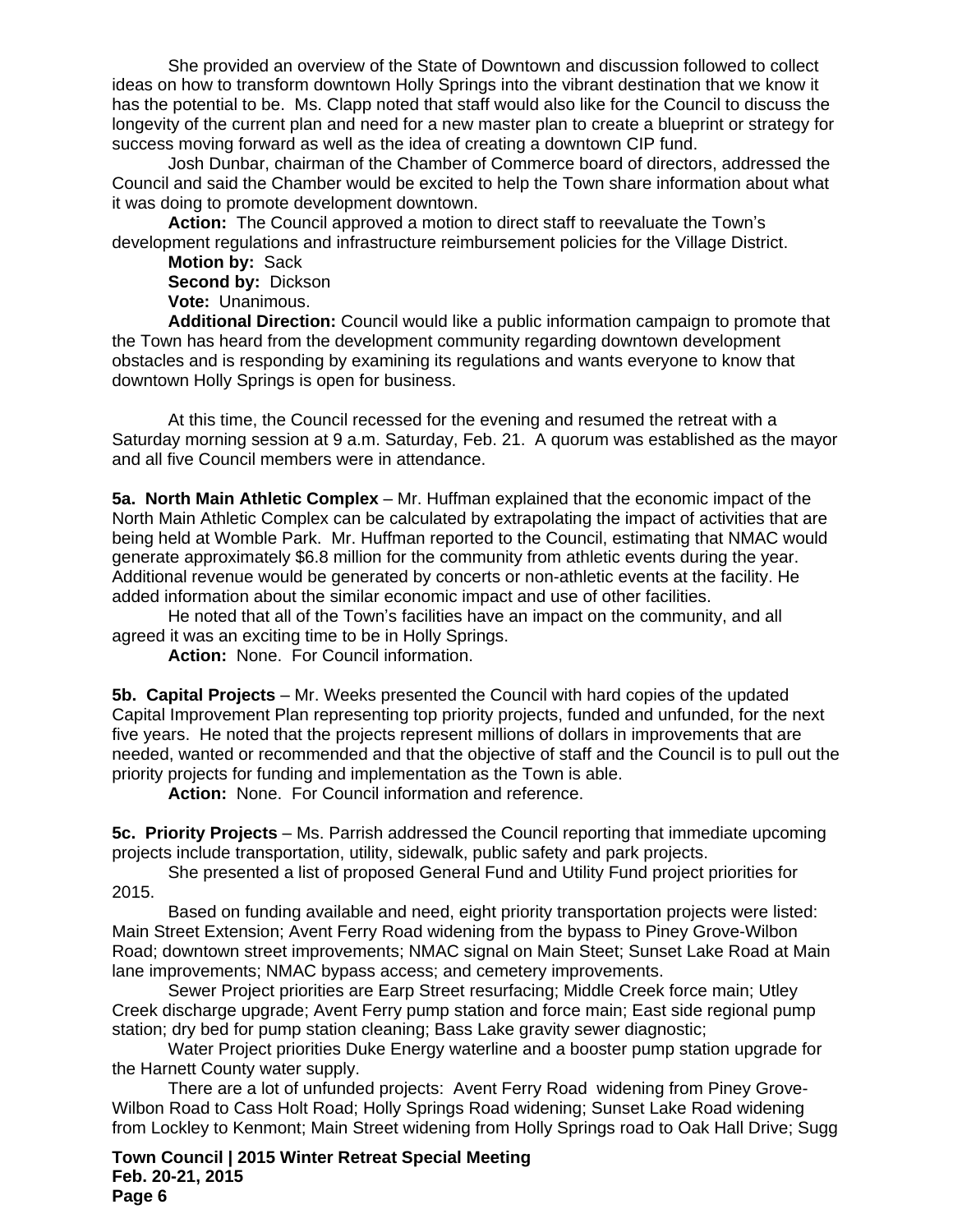Farm internal road network; Avent Ferry Road for Mims Road; Innovate Way; Grigsby Avenue from Valleyfield to Sugg Farm; Ballenridge greenway connection under bypass; Main Street sidewalk from Oakhall to NMAC; a pedestrian over or underpass on the bypass; and Avent Ferry Road sidewalk at Holly Glen, Holly Glen Phase II and Braxton Village.

During discussion, it was noted that the Utley Creek plant upgrade stands to save residents millions of dollars in water and sewer rates that will not need to be increased. Because of the permission to continue discharging into Utley Creek, the Town can manage the future more cost-effectively while improving the quality of the water habitat for wildlife.

**Action:** The Council approved a motion to endorse the staff's list of General Fund and Utility Fund priority projects as described above.

**Motion By:** Sack **Second By:** Dickson **Vote:** Unanimous

**6a. Growth Web pages** – Ms. Powell said that, of all the events that can generate rhetoric and misinformation, new development and growth top the list. While some welcome growth as part of living in a thriving economy where their home values are either stable or on the rise, jobs are secure and public amenities abound, others are more reticent, worried that growth is outpacing infrastructure and creating burdens on the public.

With development on the uptick and all the varied responses to this progress, the Town's Department of Public Affairs and Communications has planned a communications strategy to create a repository for information on the Town Web site. A working title for the section is "A Growing Strategy," which evokes a sense of purpose and deliberateness to our growth.

Ms. Powell went over an outline detailing the communications initiative to create a Web section with a long list of sub-pages. Each page will have a lead story, and the articles will serve a dual purpose in being one of several in a series of articles to be published in the monthly newsletter and in *Suburban Living*. The articles, by necessity, will be simple and short. More detailed information will be on supporting tertiary pages in the Web section. It will be important that our messages not get lost in the message, she said.

This will be an ongoing communications initiative, but the Web section will debut with initial articles and artwork this spring. The goals will be to:

- Create a growing volume of information in response to community rhetoric
- Not to persuade, but to provide information in the face of misinformation.
- Provide elected officials accurate information as a resource to share with constituents.
- Validate all the varied responses people have to growth, but then illustrate that all our decisions are done with "Only Good Intent."

In discussion, Council members offered specific points and angles to cover within the pages. Members felt it would be good to get the information out no later than end of April to get ahead of the warmer development season.

Some Council members suggested that the words "growth" and "growing" not be used because of their negative connotations for some.

**Consensus:** Creating the topic-specific Web section is a good strategy that should be pursued and implemented by the end of end of April.

**6b. The Holly Springs Brand** – Ms. Powell explained that she assisted Ms. Mizelle, who served as project lead during a six-month brand identity study for the Town of Holly Springs and that the project team was ready to present final design and catch phrase/tagline options for consideration of the Council.

The Town retained the consulting firm of Streetsense of Bethesda, MD to conduct the study and to provide to us not only a logo, but – if possible – a family of logos that could be used in all of our different applications like the television channel, stormwater program, farmers market, business community, etc.

The Streetsense team travelled to Holly Springs where they became steeped in the community, its history and its people. They met with town officials and members of a citizens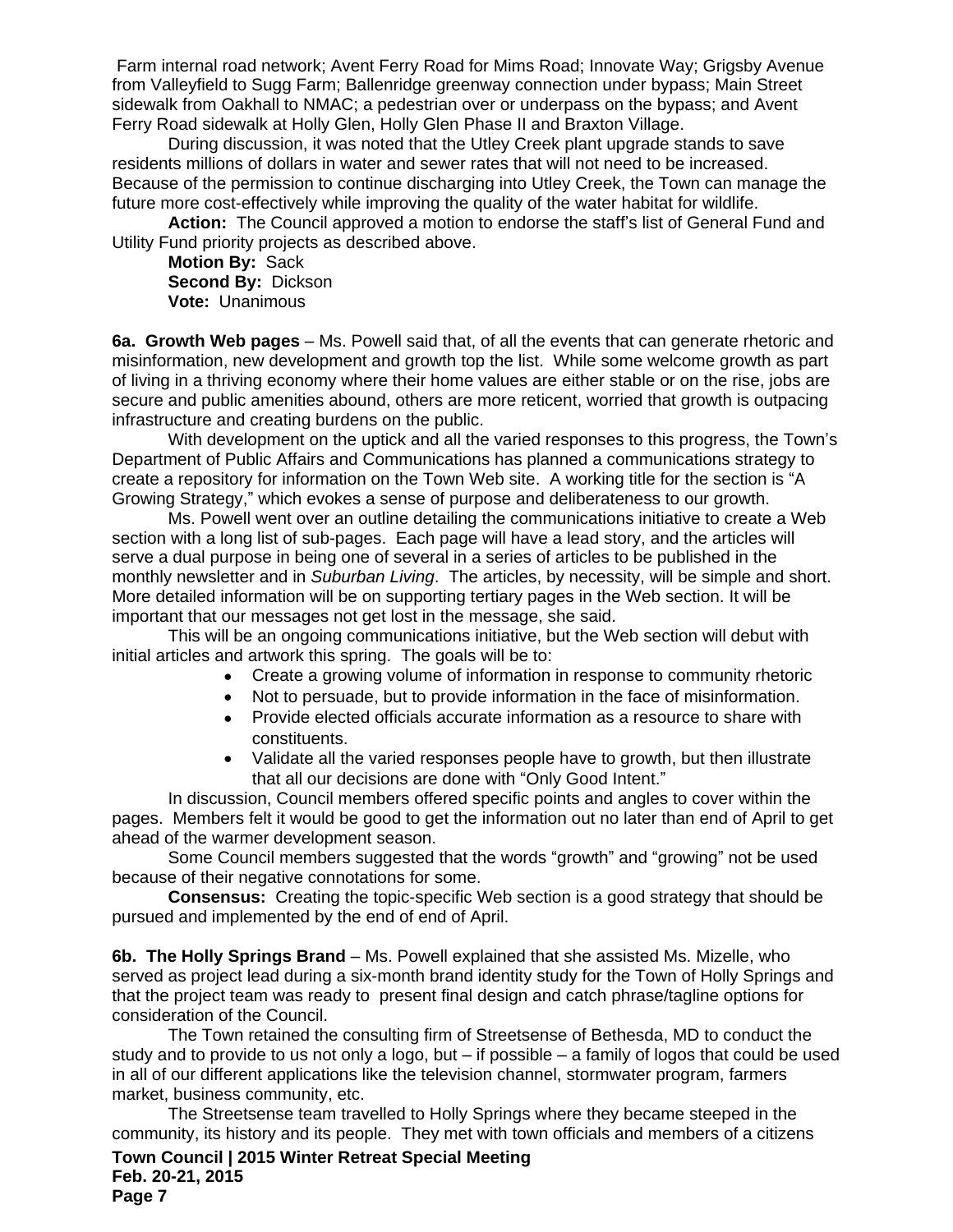advisory task force on the brand. The branding process was described in greater detail during a Feb. 11 special meeting of the Council and the citizens committee, but in the end, the Streetsense firm embraced staff's idea to celebrate the name of Holly Springs, providing two design options and supporting a third, staff-generated design option:

▶ Option 1: a holly motif with the tagline, "Branching out. Growing strong."



> Option 2: a water/springs motif with the tagline, "The Source of Opportunity."



 $\triangleright$  Option 3: a holly and springs motif with the tagline, "the Source." [The image below represents modifications made to the art and the tagline to read, "Discover the Source."]



During the branding workshop, the committee and Council members compared all three designs and leaned toward the holly and springs motif, which happened to be the staff-generated design and theme. The committee members offered input for refining the art and text to make them better:

- Add holly berries, if it would look appropriate.
	- o green berries were added, and they look great
- Make the green of the holly leaves brighter.

o done

The tagline, "the Source." is too mysterious and artsy.

o Mr. Simmons suggested "Discover the Source." The phrase captures the essence of what our citizens see in Holly Springs today and what is historically significant, too. (**see attached brand story**)

• There needs to be a brand story that explains why we like this image

# o Done. **See attached.**

 The committee and Council liked the versatility of "the Source" as a family of taglines for the Town's programs and facilities. Instead of a family of logo images that are related and shared, we would have a family of tagline phrases: *Discover the source of farm fresh goodness*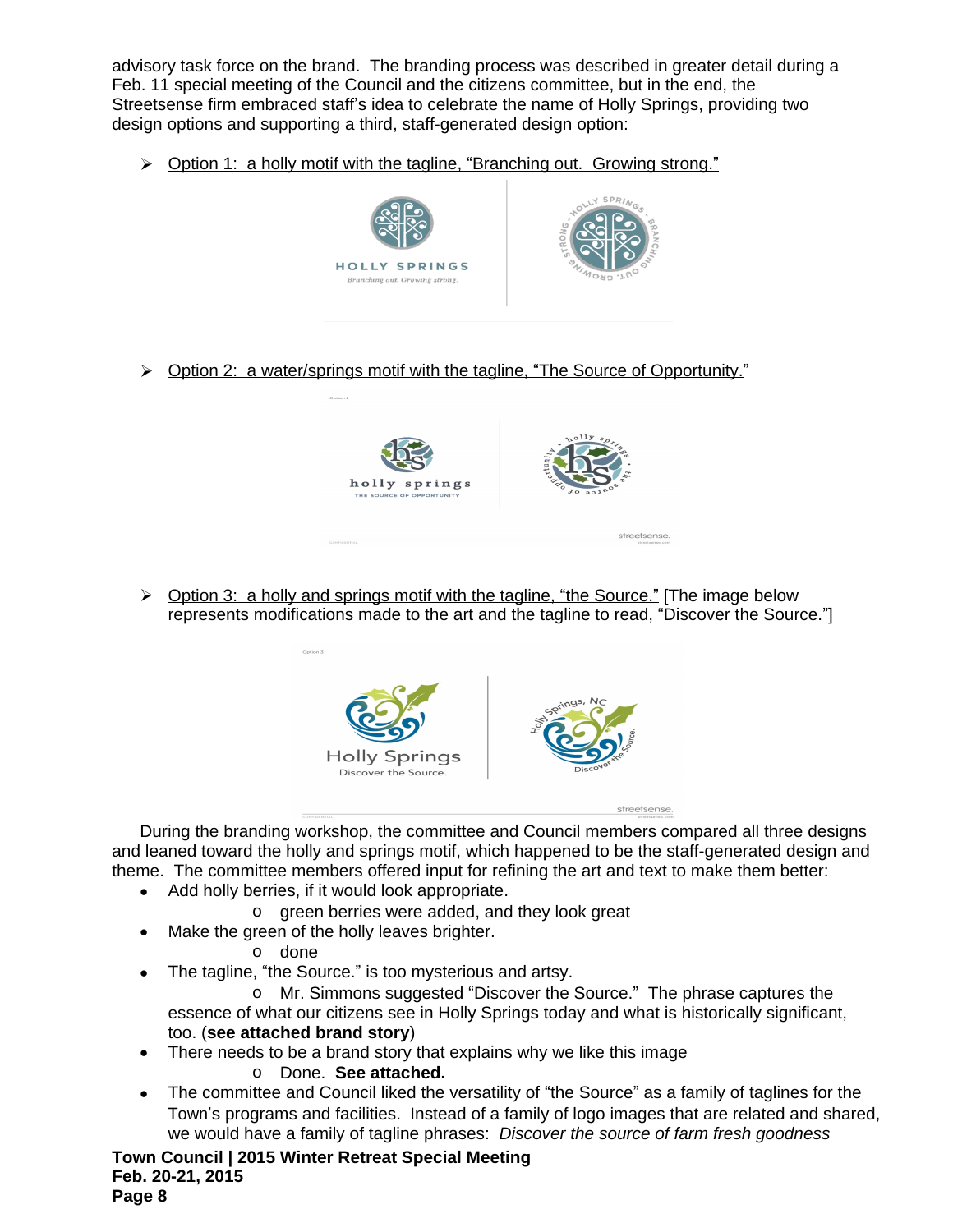*at the Holly Springs Farmers Market; Discover serenity at Bass Lake Park; Grow Your Business at the Speed of LightSource (fiber optic;) Get the Facts... Go to the Source for the Town's Web site; Discover the breath-taking beauty of Sugg Farm.*

- They liked the motion of the water and the positioning of the holly leaf and how it seems to indicate progress
- There was a concern about Cary's use of a similar color scheme in its way-finding signs
	- o The green/blue scheme is uniquely suited to the name Holly Springs.
- There was a request to show all three options to the Council in one side-by-side comparison at the Council's winter retreat Feb. 20-21.

o There was little or no apparent support for the first two design options, but they were included in the Council retreat materials for discussion and consideration.

After much discussion, Ms. Powell reported, the committee members were supportive of the holly and springs motif and Discover the Source tagline. There was clear consensus that the committee recommended endorsement of the brand package by the Town Council at the retreat.

Council members also preferred logo image No. 3 with the Discover the Source tagline as recommended by the committee. There was much discussion about the blue and green color combination and how the Town of Cary Parks and Recreation Department uses a similar combination; however, the consensus was that green and blue suited Holly Springs.

**Action:** The Council approved a motion to endorse Logo Option #3, a blue water and green holly leaf image with the tagline "Discover the Source."

**Motion by:** Sack **Second by:** Williams **Vote:** Unanimous.

**7. Transportation** – Ms. Parrish addressed the Council and outlined a number of upcoming transportation improvement projects that would be designed to ease traffic congestion and safety issues in Town. The reality is there are about \$20 million worth of projects that are immediate needs but there is not that kind of funding available.

There are options and ideas, which were detailed and discussed, including the possibility of using a transportation bond or installment financing to put in place a large sum of money that could parlay state funding and make it come more quickly and go farther. Another reality is that there is no reasonable means of coming up with a solution without more thought and consideration of all aspects of the issue, including the potential impact on taxpayers in any scenario.

**No Action.** The report was for information only but future meetings may revisit these same projects. A list of the top projects that have been identified is attached.

**9. Adjournment:** There being no further business for the weekend, the 2015 Winter Retreat of the Holly Springs Town Council was adjourned following a motion by Councilman Sack, a second by Councilwoman Williams and a unanimous vote.

 $\bigcap$   $\bigcap$  itted on Tuesday March 17, 2015,  $\chi_{\text{rui}}$  Vewell  $\mathbb{Z}$  NCCMC



# Holly Springs Brand Story

 $\overline{U}$